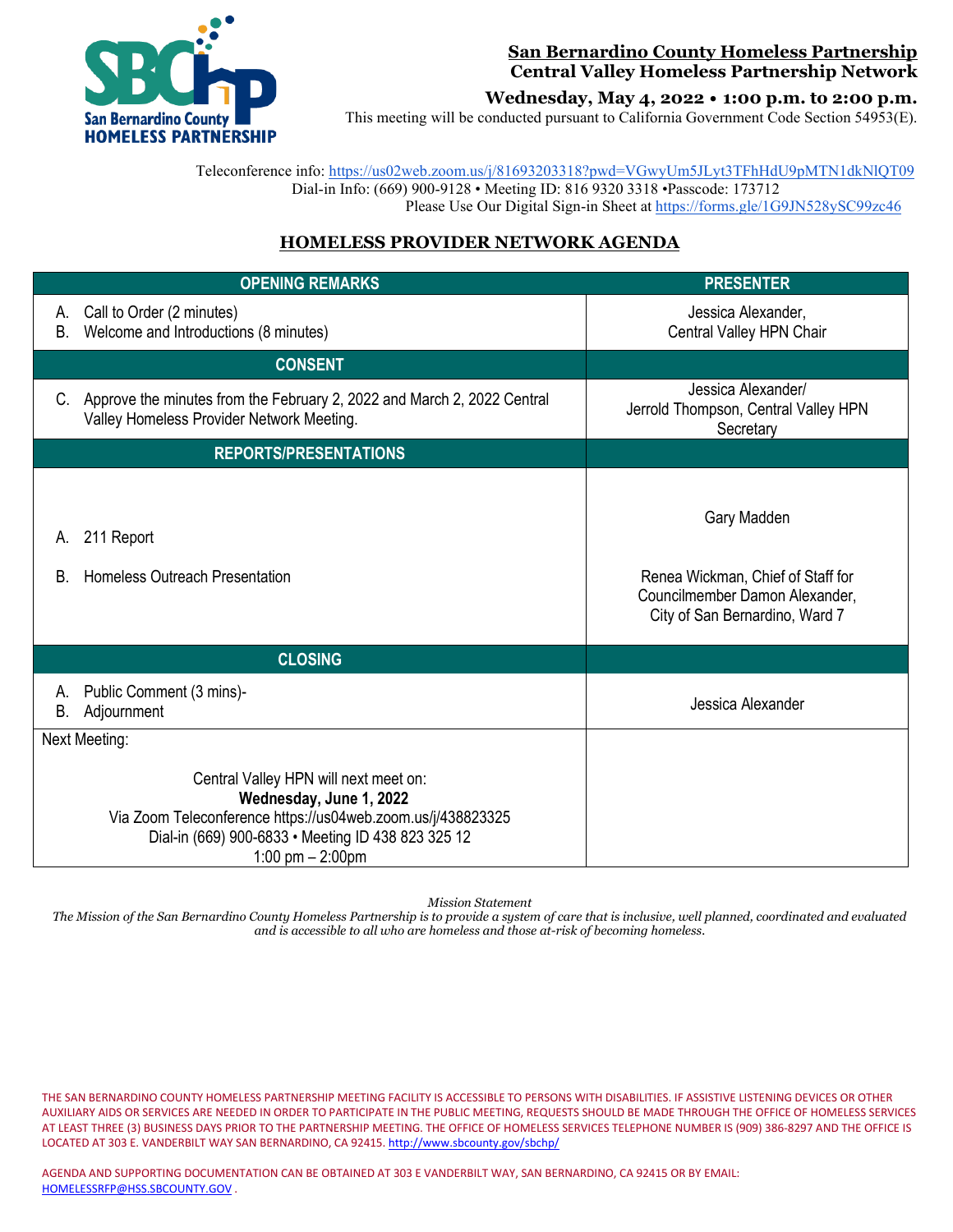

### **San Bernardino County Homeless Partnership Central Valley Homeless Partnership Network**

**Wednesday, February 2, 2022 • 1:00 p.m. to 2:00 p.m.**

This meeting will be conducted pursuant to California Government Code Section 54953 (E).

Teleconference info:<https://us02web.zoom.us/j/81693203318?pwd=VGwyUm5JLyt3TFhHdU9pMTN1dkNlQT09>

 Dial-in Info: (669) 900-9128 • Meeting ID: 816 9320 3318 •Passcode: 173712 Please Use Our Digital Sign-in Sheet a[thttps://forms.gle/1G9JN528ySC99zc46](https://forms.gle/1G9JN528ySC99zc46)

# **HOMELESS PROVIDER NETWORK MINUTES**

| <b>OPENING REMARKS</b>                                                                                            | <b>PRESENTER</b>                        | <b>ACTION/OUTCOME</b>                                                                                                                                                                                                                                                                                                                                                                                                                                                                                                                                                                                                                                                                                                                                                                                                                                                                                                                                                                                                                                                                                                                                       |
|-------------------------------------------------------------------------------------------------------------------|-----------------------------------------|-------------------------------------------------------------------------------------------------------------------------------------------------------------------------------------------------------------------------------------------------------------------------------------------------------------------------------------------------------------------------------------------------------------------------------------------------------------------------------------------------------------------------------------------------------------------------------------------------------------------------------------------------------------------------------------------------------------------------------------------------------------------------------------------------------------------------------------------------------------------------------------------------------------------------------------------------------------------------------------------------------------------------------------------------------------------------------------------------------------------------------------------------------------|
| Call to Order (2 minutes)<br>А.<br>Welcome and Introductions (8)<br>В.<br>minutes)                                | Anna Ulibarri                           | Meeting was called to order at around 1:01 p.m.<br>$\blacksquare$<br>Roll Call<br>$\blacksquare$<br>Attendees were welcomed to the meeting and asked to<br>$\blacksquare$<br>sign in via the digital sign-in sheet. Introductions were<br>conducted. New attendees were welcomed.                                                                                                                                                                                                                                                                                                                                                                                                                                                                                                                                                                                                                                                                                                                                                                                                                                                                           |
| <b>CONSENT</b>                                                                                                    |                                         |                                                                                                                                                                                                                                                                                                                                                                                                                                                                                                                                                                                                                                                                                                                                                                                                                                                                                                                                                                                                                                                                                                                                                             |
| C. Approve the minutes from the<br>January 5, 2022 Central Valley<br><b>Homeless Provider Network</b><br>Meeting. | Anna Ulibarri                           | Rene Keres made first motion to approve minutes<br>$\blacksquare$<br>for January 5, 2022 HPN Meeting, and Katelyn<br>Rodriguez second<br>No opposition                                                                                                                                                                                                                                                                                                                                                                                                                                                                                                                                                                                                                                                                                                                                                                                                                                                                                                                                                                                                      |
| <b>REPORTS &amp; UPDATES</b>                                                                                      |                                         |                                                                                                                                                                                                                                                                                                                                                                                                                                                                                                                                                                                                                                                                                                                                                                                                                                                                                                                                                                                                                                                                                                                                                             |
| United Way/211<br>А.<br>B. ICH Report<br>C. City (Partnership) Reports                                            | Samantha Callejas, ISCUW<br>Ujima Moore | United Way/211: No Updates.<br>$\blacksquare$<br>ICH: Approvals for meetings to continue via online.<br>$\blacksquare$<br>Title of ICH name changes recommended to reflect<br>its COC Representation.<br>PITC postponed due to COVID surge and approved<br>to resume end of February.<br>OHS to release funding for Project Room Key<br>٠<br>service.<br>Isolation beds for those exposed to COVID-19 will<br>Ξ<br>go through the county Health Department<br>Operations Center.<br>100 day Homeless Encampment Challenge where<br>providers outreach to those in the camps and<br>provide supportive services. Funds set aside to<br>have efforts help encampment resolution to clear<br>and house homeless.<br>CES survey with included input/recommendations<br>due Friday February 4, 2022<br>Cities: Colton is in the process of transferring funds<br>Ξ<br>from county to help with eviction prevention.<br>February 10 and February 24 are upcoming food<br>distribution days.<br>Redlands: Continuing to work on motel conversion<br>pending the grants/funding to move forward<br>Loma Linda: Rental and utility assistance have been<br>exhausted |

THE SAN BERNARDINO COUNTY HOMELESS PARTNERSHIP MEETING FACILITY IS ACCESSIBLE TO PERSONS WITH DISABILITIES. IF ASSISTIVE LISTENING DEVICES OR OTHER AUXILIARY AIDS OR SERVICES ARE NEEDED IN ORDER TO PARTICIPATE IN THE PUBLIC MEETING, REQUESTS SHOULD BE MADE THROUGH THE OFFICE OF HOMELESS SERVICES AT LEAST THREE (3) BUSINESS DAYS PRIOR TO THE PARTNERSHIP MEETING. THE OFFICE OF HOMELESS SERVICES TELEPHONE NUMBER IS (909) 386-8297 AND THE OFFICE IS LOCATED AT 303 E. VANDERBILT WAY SAN BERNARDINO, CA 92415[. http://www.sbcounty.gov/sbchp/](http://www.sbcounty.gov/sbchp/)

AGENDA AND SUPPORTING DOCUMENTATION CAN BE OBTAINED AT 303 E VANDERBILT WAY, SAN BERNARDINO, CA 92415 OR BY EMAIL: [HOMELESSRFP@HSS.SBCOUNTY.GOV](mailto:HOMELESSRFP@HSS.SBCOUNTY.GOV) .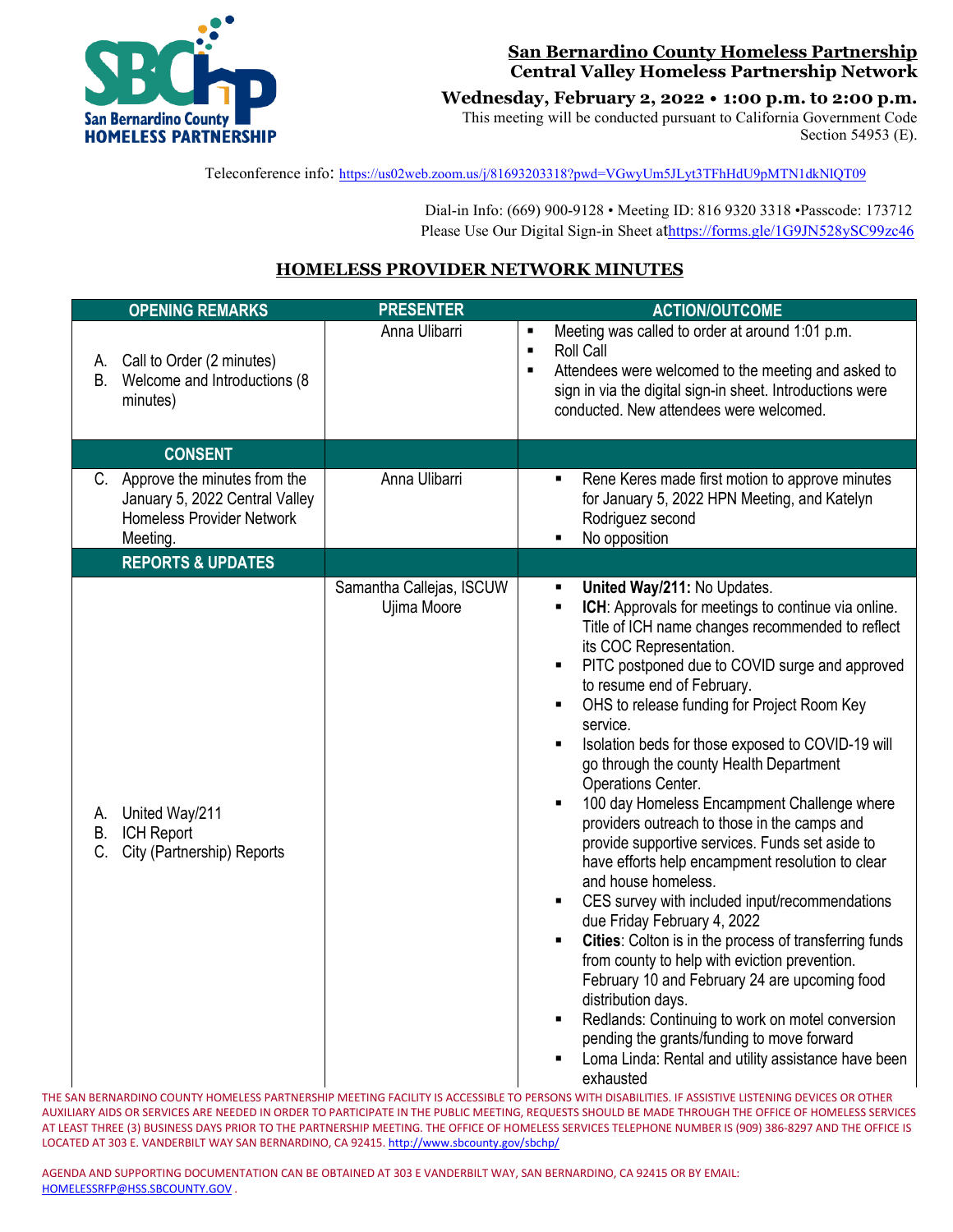| <b>PRESENTATION &amp; DISCUSSION</b>                                                  |                                       |                                                                                                                                                                                                                                                                                                                                                                                                                                     |
|---------------------------------------------------------------------------------------|---------------------------------------|-------------------------------------------------------------------------------------------------------------------------------------------------------------------------------------------------------------------------------------------------------------------------------------------------------------------------------------------------------------------------------------------------------------------------------------|
| Powerpoint-Setting Regional<br>D.<br>Priorities for HHAP 2 (Central<br>Valley Region) | Anna Ulibarri/Fontana<br>PD/Don Smith | HHAP Round 2 session postponed to include<br><b>RSC members</b><br>Fontana PD reported that outreach teams have<br>been developed in collaboration with Water of Life<br>City Link to assist homeless individuals into<br>housing.<br>MET Team, SWAG Team, COAST Team address<br>housing barriers to homelessness with addictions<br>and mental health components.<br>1 <sup>st</sup> interim emergency shelter established for 55+ |
| <b>CLOSING</b>                                                                        |                                       |                                                                                                                                                                                                                                                                                                                                                                                                                                     |
| Public Comment (3 mins)<br>А.<br>B.<br>Announcements/Adjournment                      | Anna Ulibarri                         | <b>Public Comment</b><br>Various agencies have come together to help provide<br>adequate housing to 75 individuals via the support of street<br>outreach<br>Announcements<br>None                                                                                                                                                                                                                                                   |
| Next Meeting:                                                                         |                                       | Central Valley HPN will next meet on: Wednesday, March 2,<br>2022 Via Zoom Teleconference<br>https://us04web.zoom.us/j/438823325 Dial-in (669) 900-6833<br>• Meeting ID 438 823 325 12 1:00 - 2:00pm                                                                                                                                                                                                                                |

*Mission Statement*

*The Mission of the San Bernardino County Homeless Partnership is to provide a system of care that is inclusive, well planned, coordinated and evaluated and is accessible to all who are homeless and those at-risk of becoming homeless.*

THE SAN BERNARDINO COUNTY HOMELESS PARTNERSHIP MEETING FACILITY IS ACCESSIBLE TO PERSONS WITH DISABILITIES. IF ASSISTIVE LISTENING DEVICES OR OTHER AUXILIARY AIDS OR SERVICES ARE NEEDED IN ORDER TO PARTICIPATE IN THE PUBLIC MEETING, REQUESTS SHOULD BE MADE THROUGH THE OFFICE OF HOMELESS SERVICES AT LEAST THREE (3) BUSINESS DAYS PRIOR TO THE PARTNERSHIP MEETING. THE OFFICE OF HOMELESS SERVICES TELEPHONE NUMBER IS (909) 873-4423 AND THE OFFICE IS LOCATED AT 850 E. FOOTHILL BLVD. RIALTO, CA. 92376[. http://hss.sbcounty.gov/ohs//](http://hss.sbcounty.gov/ohs/)

AGENDA AND SUPPORTING DOCUMENTATION IS AVAILABLE ON THE INTERNET: N/A OR CAN BE OBTAINED AT 850 E. FOOTHILL BLVD. RIALTO, CA 92376.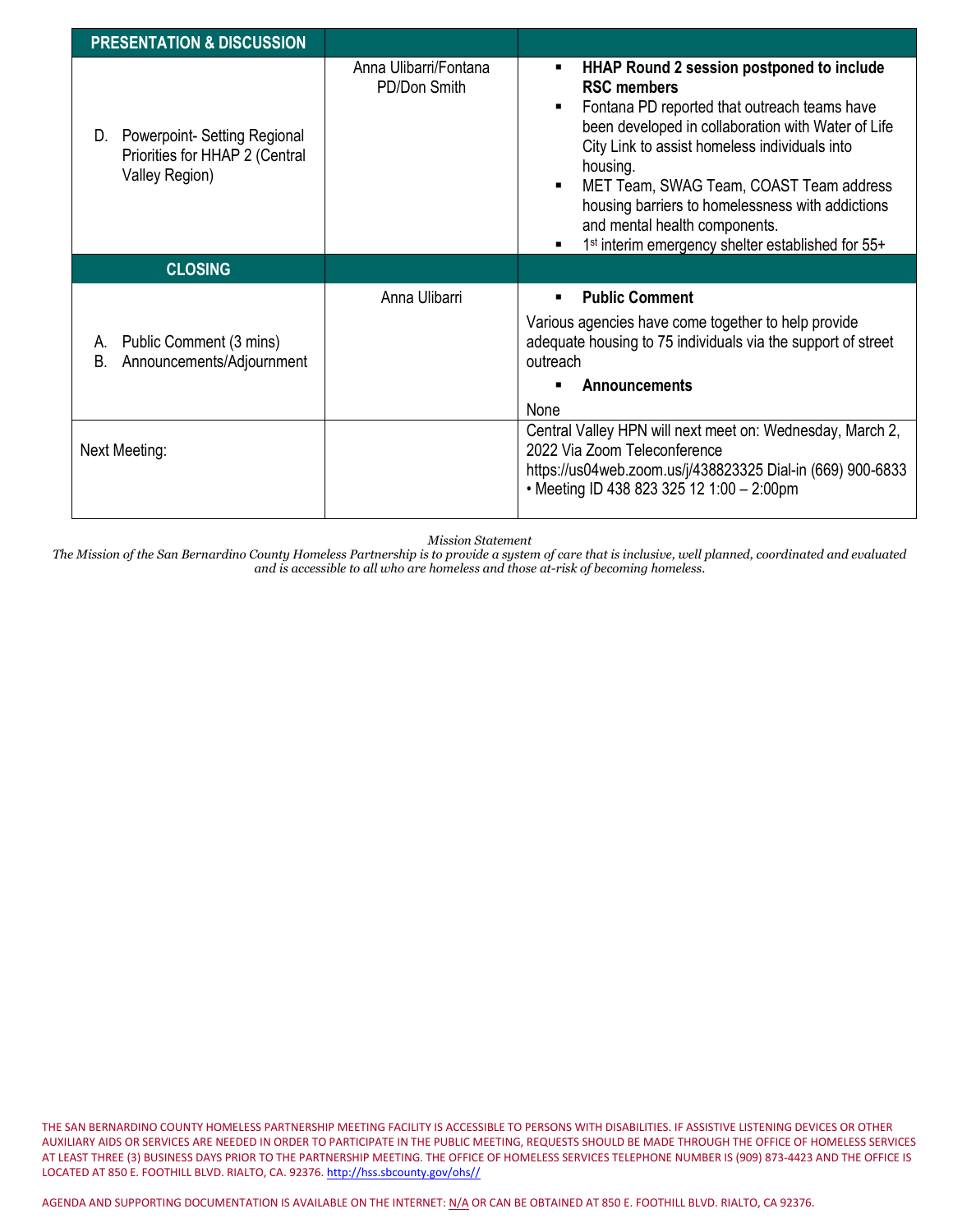

### **San Bernardino County Homeless Partnership Central Valley Homeless Partnership Network**

**Wednesday, March 2, 2022 • 1:00 p.m. to 2:00 p.m.**

This meeting will be conducted pursuant to California Government Code Section 54953 (E).

Teleconference info:<https://us02web.zoom.us/j/81693203318?pwd=VGwyUm5JLyt3TFhHdU9pMTN1dkNlQT09>

 Dial-in Info: (669) 900-9128 • Meeting ID: 816 9320 3318 •Passcode: 173712 Please Use Our Digital Sign-in Sheet a[thttps://forms.gle/1G9JN528ySC99zc46](https://forms.gle/1G9JN528ySC99zc46)

# **HOMELESS PROVIDER NETWORK MINUTES**

| <b>OPENING REMARKS</b>                                                                                         | <b>PRESENTER</b>                          | <b>ACTION/OUTCOME</b>                                                                                                                                                                                                                                                                                                                                                                                                                                                                                                                                                                                                                                                                                                                                                                                                                                                                                                                                                                                                                                                                                                                                                                                             |
|----------------------------------------------------------------------------------------------------------------|-------------------------------------------|-------------------------------------------------------------------------------------------------------------------------------------------------------------------------------------------------------------------------------------------------------------------------------------------------------------------------------------------------------------------------------------------------------------------------------------------------------------------------------------------------------------------------------------------------------------------------------------------------------------------------------------------------------------------------------------------------------------------------------------------------------------------------------------------------------------------------------------------------------------------------------------------------------------------------------------------------------------------------------------------------------------------------------------------------------------------------------------------------------------------------------------------------------------------------------------------------------------------|
| Call to Order (2 minutes)<br>А.<br>Welcome and Introductions (8<br>B.<br>minutes)                              | Jessica Alexander                         | Meeting was called to order<br>Roll Call.<br>$\blacksquare$<br>Attendees were welcomed to the meeting and asked to<br>$\blacksquare$<br>sign in via the chat box. Introductions were conducted.<br>New attendees were welcomed.                                                                                                                                                                                                                                                                                                                                                                                                                                                                                                                                                                                                                                                                                                                                                                                                                                                                                                                                                                                   |
| <b>CONSENT</b>                                                                                                 |                                           |                                                                                                                                                                                                                                                                                                                                                                                                                                                                                                                                                                                                                                                                                                                                                                                                                                                                                                                                                                                                                                                                                                                                                                                                                   |
| Approve the minutes from the<br>C.<br>February 2, 2022 Central<br>Valley Homeless Provider<br>Network Meeting. | Jessica Alexander                         | April will cover approval of minutes for February and<br>March HPN Meeting<br>No opposition                                                                                                                                                                                                                                                                                                                                                                                                                                                                                                                                                                                                                                                                                                                                                                                                                                                                                                                                                                                                                                                                                                                       |
| <b>REPORTS/PRESENTATIONS</b>                                                                                   |                                           |                                                                                                                                                                                                                                                                                                                                                                                                                                                                                                                                                                                                                                                                                                                                                                                                                                                                                                                                                                                                                                                                                                                                                                                                                   |
| United Way/211<br>А.<br>Homeless Youth Presentation<br><b>B.</b>                                               | Gary Madden, ISCUW<br><b>Brenda Dowdy</b> | United Way/211: Calls continue daily. 30% of cals<br>$\blacksquare$<br>are for housing. Rental and utility assistance calls<br>go hand in hand. Cal Fresh applications are being<br>completed over the phone.<br>Presentation: The age range consists of birth<br>(preschool age)-college students.<br>School Districts are responsible for identifying the<br>students in need and then serve and remove<br>barriers<br>Homeless liaisons are provided throughout the<br>$\blacksquare$<br>county's school district as the point of contact and<br>help to transition students through pre-k to college<br>with various resources including food and housing.<br>Housing college students is a barrier as there is a<br>lack of funding or grants/scholarships do not cover<br>housing during "time off" periods such as summer.<br>The American Rescue Plan has aided in providing<br>funds and engages students.<br>Mentor programs on campuses help to skill build<br>and with relationship building to the Junior High and<br>High School students.<br>3/10/22 Summit- community partners provide<br>guidance to school districts to be able to continue to<br>provide supportive services<br>$\blacksquare$ |

THE SAN BERNARDINO COUNTY HOMELESS PARTNERSHIP MEETING FACILITY IS ACCESSIBLE TO PERSONS WITH DISABILITIES. IF ASSISTIVE LISTENING DEVICES OR OTHER AUXILIARY AIDS OR SERVICES ARE NEEDED IN ORDER TO PARTICIPATE IN THE PUBLIC MEETING, REQUESTS SHOULD BE MADE THROUGH THE OFFICE OF HOMELESS SERVICES AT LEAST THREE (3) BUSINESS DAYS PRIOR TO THE PARTNERSHIP MEETING. THE OFFICE OF HOMELESS SERVICES TELEPHONE NUMBER IS (909) 386-8297 AND THE OFFICE IS LOCATED AT 303 E. VANDERBILT WAY SAN BERNARDINO, CA 92415[. http://www.sbcounty.gov/sbchp/](http://www.sbcounty.gov/sbchp/)

AGENDA AND SUPPORTING DOCUMENTATION CAN BE OBTAINED AT 303 E VANDERBILT WAY, SAN BERNARDINO, CA 92415 OR BY EMAIL: [HOMELESSRFP@HSS.SBCOUNTY.GOV](mailto:HOMELESSRFP@HSS.SBCOUNTY.GOV) .